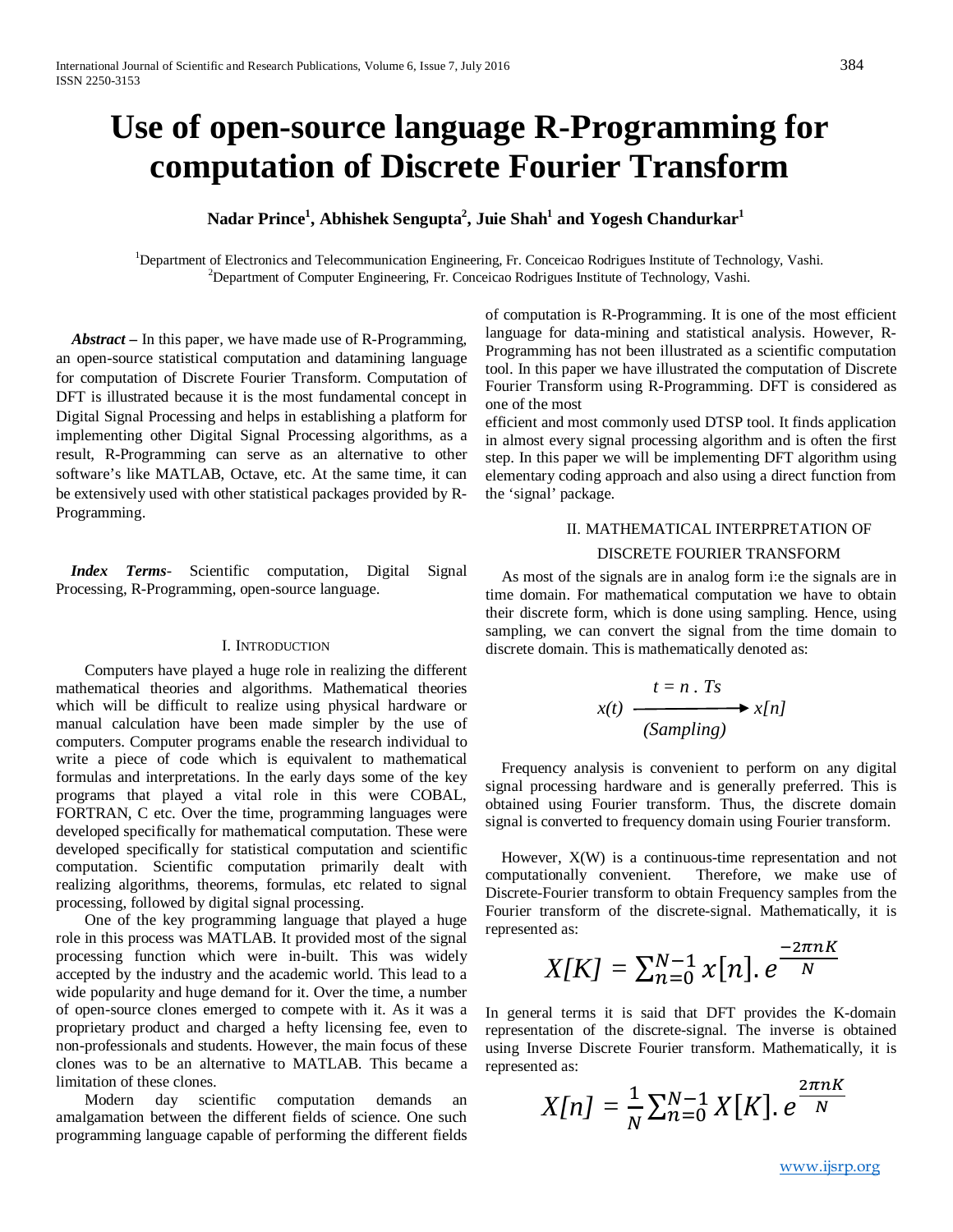Both these computational tools play a very important role in digital signal processing algorithm applications such as frequency analysis (spectrum analysis) of signals, power spectrum estimations and linear filtering. As there are a large number of computationally efficient algorithm present collectively known as Fast Fourier transform(FFT), they are of efficient practical use.

## III. PROGRAMMING LANGUAGES FOR SCIENTIFIC COMPUTATION

Initially, the computation of these algorithm was done using assembly language. This was possible for smaller systems, but as the complexity increased assembly language was found inefficient. Therefore, the use of other high-level languages such a C, C++ was used. However, the most efficient and commonly used programming language for signal processing was MATLAB. It provided a signal processing toolbox, which made it the obvious choice for signal processing application. Most of the signal processing algorithm were present as an inbuilt function. MATLAB is one of the first language to focus mainly on signal processing. Because of its presence in the industry for a very long time, it has become the obvious choice for engineers and students. However, MATLAB is a proprietary software and has a hefty licensing fee. Over the time many open-source programming languages have been developed as an alternative to MATLAB. Software targeted as a complete alternative to it with syntax similar to MATLAB and offering the different functions of MATLAB. Or there are packages developed for specific languages. For example, sci-lab used with python etc. However, all these programming languages like Octave just intend to be an alternative to MATLAB. One of most powerful statistical computation language that has prevailed over the years is R-Programming. R-Programming is primarily a statistical computing programming language. It has found widespread application in statistical computing and has helped in developing many software's for data mining and data analysis. Rprogramming along with being a powerful statistical computing programming language also has an efficient graphical representation tool. This enables a better visualization of the different outputs of a particular algorithm etc.

## IV. USING R-PROGRAMMING

For implementing DFT algorithm using R-Programming, we will have two different approaches. Using the elementary coding approach, we can implement the formulae or we can make use of the direct 'fft' function present in the 'signal' package in R-Programming.

#### *A. Using Elementary coding approach*

Once the 'signal' package is installed, we need to include it in code.

```
1 #DFT using Sum Formula and 'fft' Function
2 library(signal);
```
The discrete sequences is to be provided by the user. For this user provides the input using the scan function and this is stored as vector.

```
4
   #Enter the sequence
5
   xn \le scan();
   print ("Entered Sequence is ::");
6
7 -print(xn);
```
In the next step we need to obtain the length of the input sequence provided. The value the length is stored in the variable 'N'. This is needed in the further computation.

```
9
     #Get the length of the sequnce
10<sup>°</sup>N = \text{length}(xn);11print ("Length of the sequence ::")
12<sup>2</sup>print(N);
```
According to the formula of DFT we need to perform summation on the formula. The value of the summation is stored in the variable 'sum' and printed for each value of k.

```
14#Get DFT by Sum Formula
15print("DFT by Sum Formula ::")
16<sup>1</sup>for (k in 1:N)17 - {18
      sum = 0;
19
      for(n in 1:N)20 -sum = sum + xn[n]*exp((-1i*2*pi*(n-1)*(k-1))/N);
2122
23
      print(sum);
24 }
```
#### *B. Using Direct function*

R-Programming is packed with a number of packages. Using the 'signal' package DFT of a given sequence can be computed directly using the 'fft' function. This function is similar to 'fft' function in MATLAB. However, in order to use this function, we have to import the 'signal' package in the code, as mentioned before.

```
26
    #Get DFT directly by 'fft' function
    print("DFT by 'fft' function ::");
27
28
    x^2 - fft(xn);
```

```
29
    print(xk);
```
#### V. OBSERVATIONS

 The entire sequence is provided in a stream, followed by a new line stroke. Input provided by the user is as shown below:

```
> #Enter the sequence
> xn \lt- scan();
1: 1 2 3 4
```
Output i:e the DFT corresponding to the input sequence provided is as shown below: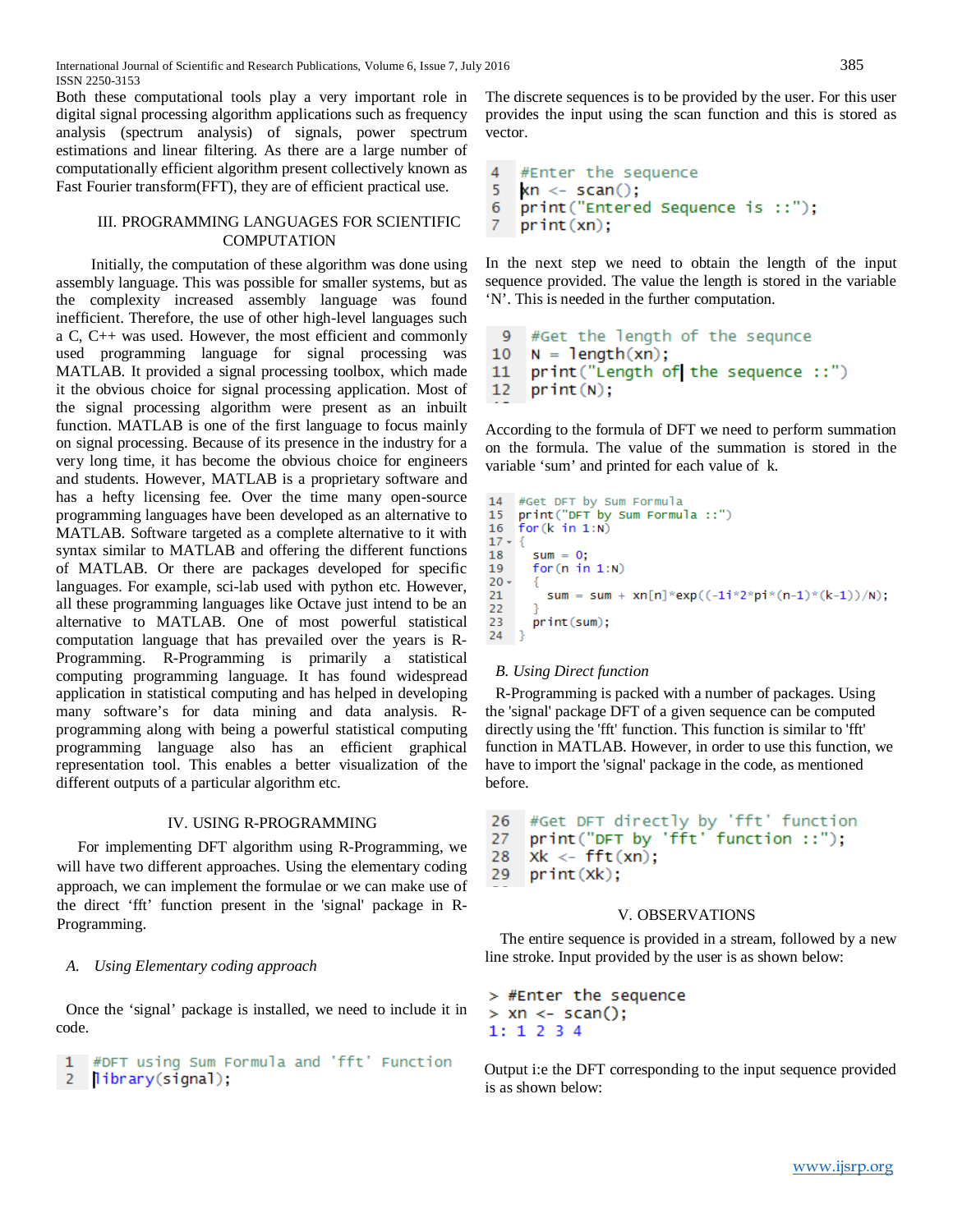International Journal of Scientific and Research Publications, Volume 6, Issue 7, July 2016 386 ISSN 2250-3153

 $>$  print  $(xk)$ ;  $[1]$  10+0i -2+2i -2+0i -2-2i

Output obtained from computation is correct, and is verified when theoretically solved.

## VI. CONCLUSION

As the computed result matches with the theoretical result, it is established that R-Programming can be effectively used for other Digital Signal Processing techniques. However, it goes without doubt that, being an open-source project, the support will come over-time. In a short time, different communities will spurge with relevant tutorial and support.

The underlying fact that, a language is available, that can provide you with the same functionality that a proprietary software provides you with no cost and good efficiency, will make it a favorable choice.

R-Programming is not meant merely for signal processing based computations. The different packages provide an expanded horizon, which makes it a preferred choice for integrating Digital Signal Processing with the different datamining techniques.

#### ACKNOWLEDGMENT

We would like to thank Mr. Yogesh Chandurkar, Assistant Professor (FCRIT, Vashi), for helping us understand the different concepts of Digital Signal Processing and introducing us to R-Programming.

We would also like to thank our colleagues for useful and beneficial criticism, which helped us to shape the paper.

Finally, we would like to express our humble gratitude to the different online communities for sharing their repositories and documentation related to R-Programming and the packages associated with it.

#### **REFERENCES**

- [1] John G. Proakis and Dimitris G. Manolakis, "Digital Signal Processing: Principles, Algoritms and Applications", 3rd ed., Prentice-Hall International, New Jersey, USA, 1996.
- [2] Alan V. Oppenheim, Ronald W. Schafer with John R. Buck, "Discrete-Time Signal Processing", 2nd ed., Prentice-Hall International, New Jersey, USA, 1999.
- [3] Mark Gardener, "Beginning R: The Statistical Programming Language", First Edition, 2013.
- [4] Hitesh Goyal and Surender Singh, "Big Data Analysis Using R", IJARCSSE, Volume 5, Issue 9, September 2015.

#### **AUTHORS**

**First Author** – Nadar Prince, Third Year student, Department of Electronics and Telecommunication Engineering, FCRIT, Navi Mumbai, India.

jprince444@gmail.com

**Second Author** – Abhishek Sengupta, Third Year student, Department of Computer Engineering, FCRIT, Navi Mumbai, India.

sengupta1280@gmail.com

**Third Author** – Juie Shah, Second Year student, Department of Electronics and Telecommunication Engineering, FCRIT, Navi Mumbai, India.

juieshah@gmail.com

**Fourth Author** – Mr. Yogesh Chandurkar, Assistant Professor, Department of Electronics and Telecommunication Engineering, FCRIT, Navi Mumbai, India. ynarayanc@gmail.com

**Correspondence Author** – Nadar Prince, Third Year student, Department of Electronics and Telecommunication, FCRIT, Navi Mumbai, India.

jprince444@gmail.com